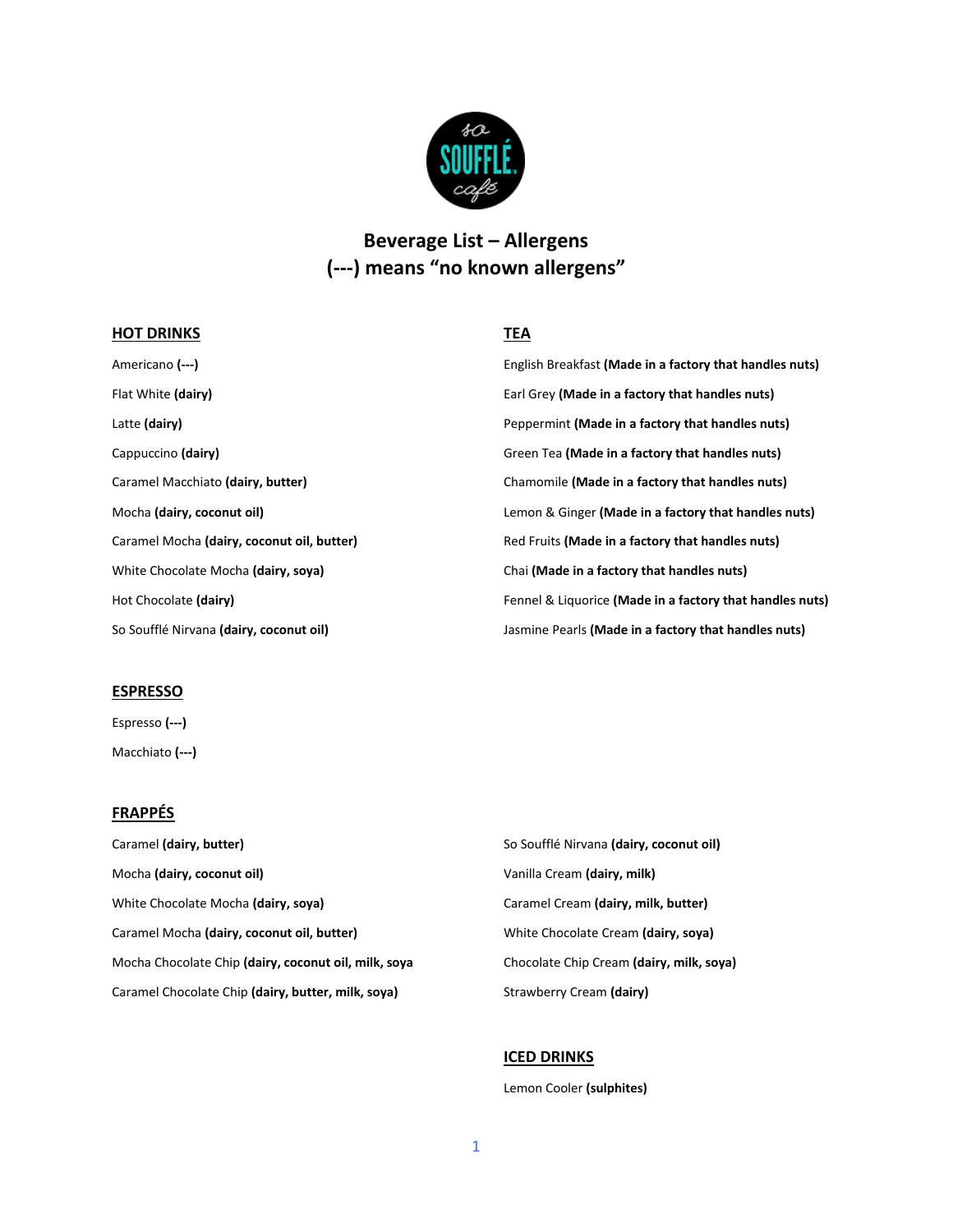| Minty Lemon Cooler (---)     | Lemon Granita (sulphites)     |
|------------------------------|-------------------------------|
| Violet Cooler <b>(---)</b>   | Minty Lemon Granita (---)     |
| Rhubarb Lemon Cooler (---)   | Violet Granita (---)          |
| Strawberry Lime Cooler (---) | Rhubarb Lemon Granita (---)   |
| Peach Iced Tea (---)         | Strawberry Lime Granita (---) |
|                              |                               |

#### **SMOOTHIES**

Acai & Berries **(processed in an environment that may contain nuts, peanuts and sesame)**

Cacao & Almond **(contains: nuts; processed in an environment that may contain nuts, peanuts and sesame)**

#### **MILKSHAKES**

Chocolate **(milk, lactose, may contain traces of wheat, eggs, soya, nuts)**

Vanilla **(milk, cream, butter, lactose, may contain traces of wheat, eggs, soya, nuts)**

Strawberry **(milk, lactose, may contain traces of wheat, eggs, soya, nuts)**

Oreo **(milk, cream, butter, lactose, wheat, soya, may contain traces of eggs and nuts)**

Ferrero Rocher **(milk, hazelnut, lactose, butter, soya, wheat, may contain traces of eggs and other nuts)**

# **SOUFFLÉ & TOPPINGS**

Soufflé **(contains soy ingredient, milk, egg, wheat)**

Whipped Cream **(dairy)**

Nutella Spread **(hazelnut, milk, soya)**

Milk Chocolate Buttons **(milk, soya)**

White Chocolate Buttons **(milk, soya)**

Maltesers **(milk, barley, lactose, soya, wheat)**

Nonpareil Sprinkles **(---)**

Smarties **(milk, wheat)**

#### **ICE CREAM SUNDAES**

Greens & Pineapple **(processed in an environment that may contain nuts, peanuts and sesame)**

Mango & Avocado **(processed in an environment that may contain nuts, peanuts and sesame)**

## **ICE CREAM**

Chocolate **(milk, lactose, may contain traces of wheat, eggs, soya, nuts)**

Vanilla **(milk, cream, butter, lactose, may contain traces of wheat, eggs, soya, nuts)**

Hazelnut **(milk, hazelnut, lactose, may contain traces of wheat, eggs, soya, nuts)**

Strawberry **(milk, lactose, may contain traces of wheat, eggs, soya, nuts)**

Walnuts **(walnuts, may contain other nuts and peanuts)** Oreo **(wheat, soya, may contain milk)** Ferrero Rocher **(milk, butter, soya, hazelnut, wheat)** Caramel Flakes **(milk, whey, lactose, soya)** Marshmallow **(may contain milk and soya)** Lotus Biscoff **(wheat, soya)**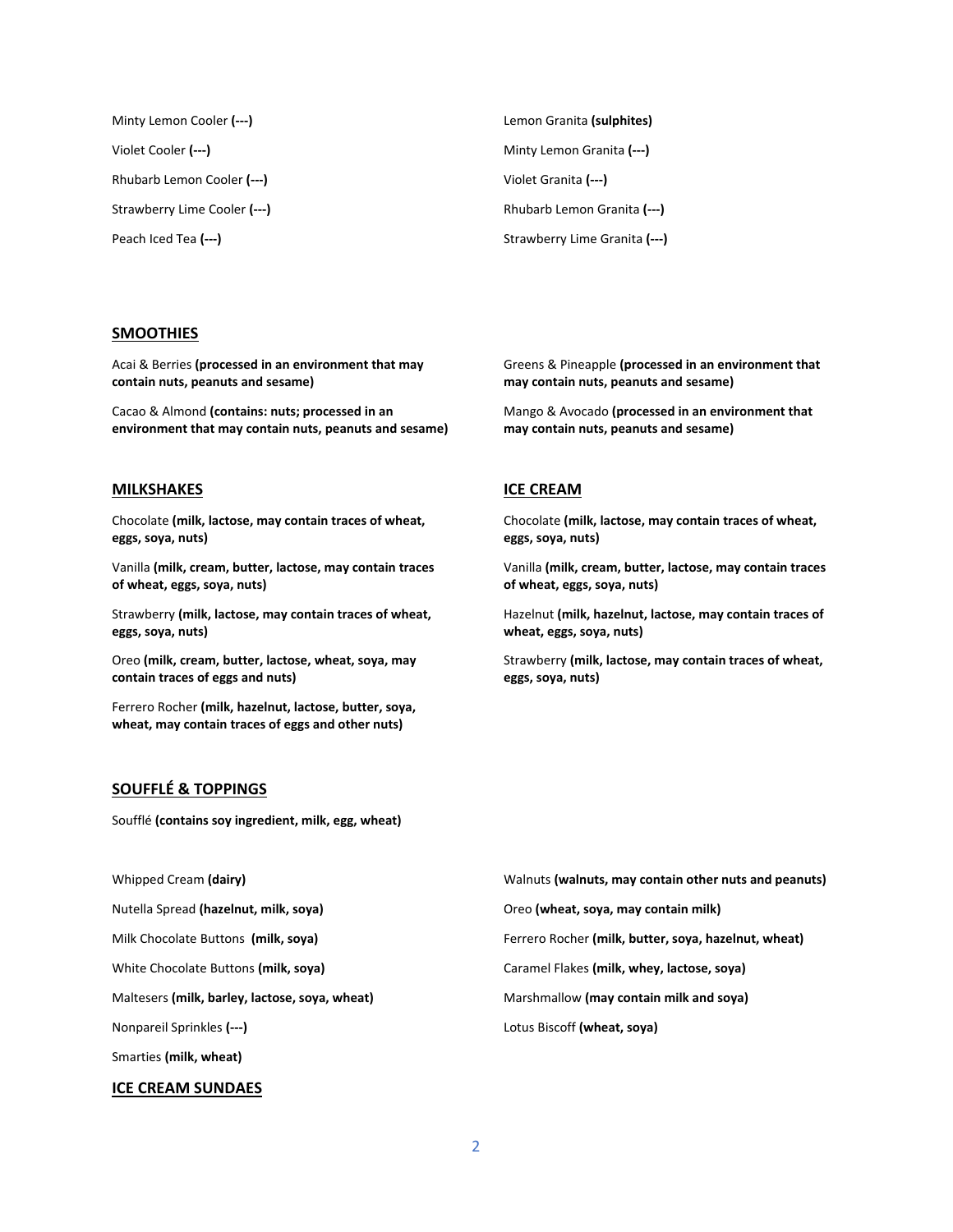#### Caramel Delight

Vanilla Ice Cream **(MILK, CREAM, BUTTER, LACTOSE, may contain traces of wheat, eggs, soya, nuts)**, Whipped Cream **(DAIRY)**, Caramel Flakes **(MILK, SOYA)**, Louts Caramelized Biscuits **(WHEAT, SOYA)**, Caramel Sauce **(MILK, BUTTER)**

#### Black Forest

Vanilla Ice Cream **(MILK, CREAM, BUTTER, LACTOSE, may contain traces of wheat, eggs, soya, nuts)**, Chocolate Ice Cream **(MILK, LACTOSE, may contain traces of wheat, eggs, soya, nuts)**, Whipped Cream **(DAIRY)**, White Chocolate Buttons **(MILK, SOYA)**, Dark Chocolate Buttons **(SOYA, may contain MILK)**, Dark Chocolate Sauce **(—)**, Cherry Sauce **(—)**

#### Fruit Medley

Vanilla Ice Cream **(MILK, CREAM, BUTTER, LACTOSE, may contain traces of wheat, eggs, soya, nuts)**, Strawberry Ice Cream **(MILK, LACTOSE, may contain traces of wheat, eggs, soya, nuts)**, Whipped Cream **(DAIRY)**, White Chocolate Buttons **(MILK, SOYA)**, Berries **(—)**, Cherry Sauce **(—)**

#### Crunchy Oreo

Vanilla Ice Cream **(MILK, CREAM, BUTTER, LACTOSE, may contain traces of wheat, eggs, soya, nuts)**, Chocolate Ice Cream **(MILK, LACTOSE, may contain traces of wheat, eggs, soya, nuts)**, Whipped Cream **(DAIRY)**, Oreo Cookies **(WHEAT, SOYA, may contain milk)**, Dark Chocolate Sauce **(—)**

#### Chocolate Indulgence

Chocolate Ice Cream **(MILK, LACTOSE, may contain traces of wheat, eggs, soya, nuts)**, Chocolate Fudge Brownie **(EGG, MILK, SOYA, WHEAT)**, Whipped Cream **(DAIRY)**, Dark Chocolate Buttons **(SOYA, may contain milk)**, Dark Chocolate Sauce **(—)**, Milk Chocolate Sauce **(MILK, SOYA)**

#### Ferrero Rocher

Hazelnut Ice Cream **(MILK, HAZELNUT, LACTOSE, may contain traces of wheat, eggs, soya, nuts)**, Chocolate Ice Cream **(MILK, LACTOSE, may contain traces of wheat, eggs, soya, nuts)**, Whipped Cream **(DAIRY)**, Nutella Spread **(HAZELNUT, MILK, SOYA)**, Ferraro Rocher **(MILK, BUTTER, SOYA, HAZELNUT, WHEAT)**

#### **BAKERY**

| Plain Croissant (gluten, egg, soya, milk)                                | Millionaire's Shortbread (milk, soya, wheat gluten, may<br>contain nuts)                           |  |
|--------------------------------------------------------------------------|----------------------------------------------------------------------------------------------------|--|
| Almond Croissant (wheat, milk, almond, egg, may contain<br>other nuts)   | Chocolate Fudge Brownie (egg, milk, soya, wheat)                                                   |  |
| Pain aux Raisin (wheat, milk, egg, gluten, traces of nuts                | Nut & Seed Granola Bar (nuts)<br>Lemon Drizzle Bar (milk, eggs, wheat gluten, may contain<br>nuts) |  |
| and soya)<br>Pain au Chocolate (gluten, egg, soya, milk)                 |                                                                                                    |  |
| Sultana Scone (wheat, buttermilk, natural yogurt, milk                   | Red Velvet Cake (wheat gluten, milk, may contain nuts)                                             |  |
| powder, butter, milk)<br>White Chocolate Cookie (milk, soya, wheat, egg) | Chocolate Fudge Cake (milk, gluten, egg, may contain<br>nuts)                                      |  |
| Pastel de Nata (egg, gluten, milk)                                       | Carrot & Orange Cake (gluten, milk, egg, may contain<br>nuts)                                      |  |
| Blueberry Muffin (wheat, milk, egg)                                      |                                                                                                    |  |
| Triple Chocolate Muffin (wheat, milk, egg, soya)                         | Assorted Macarons (almond, nuts, egg, butter, pistachio,<br>soy, milk)                             |  |
| Lemon Muffin (wheat. milk. egg)                                          |                                                                                                    |  |

# **Sandwich, Toasts, Salads Allergen Information – Fulham Branch, London**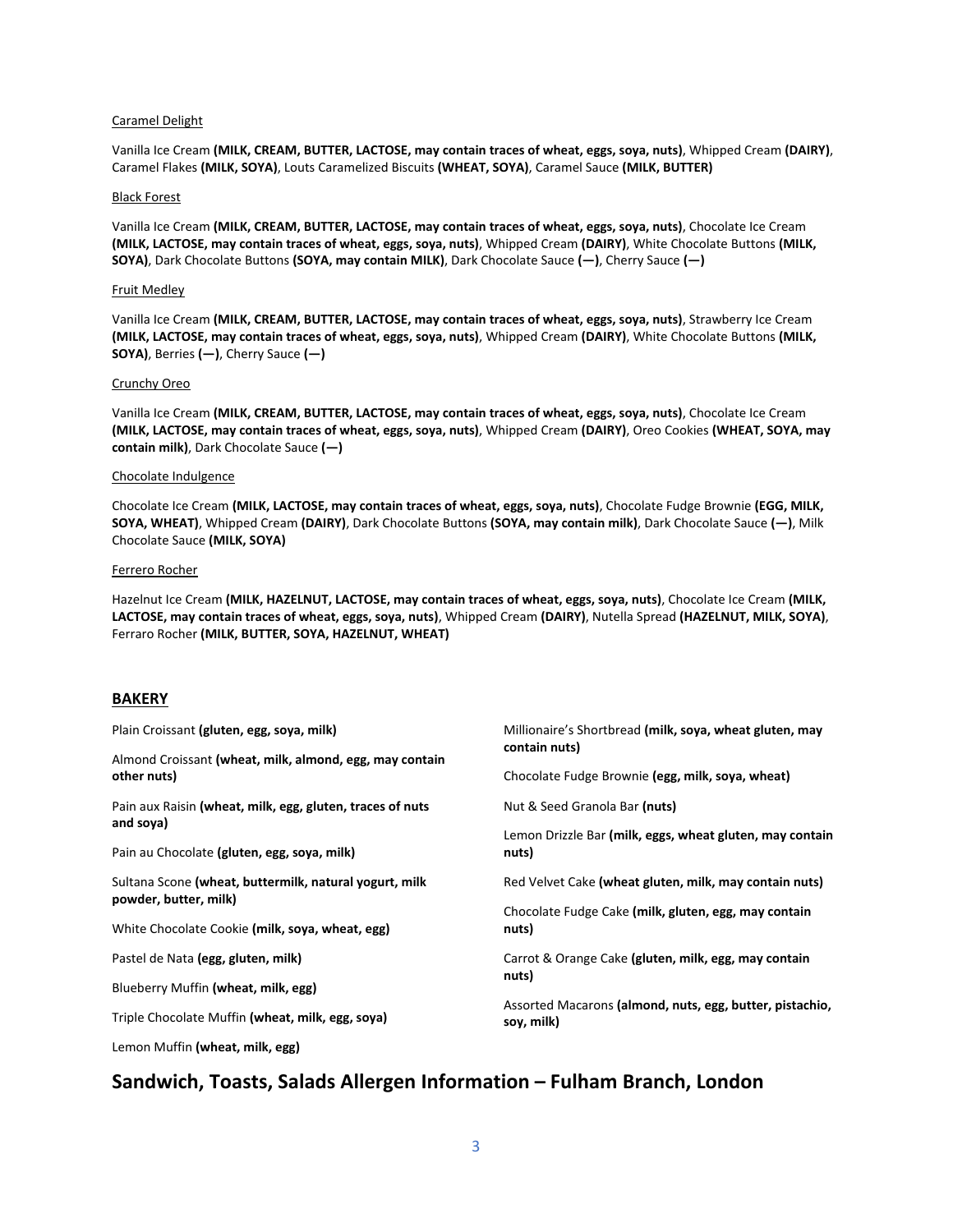## Turkey Special

Classic Baguette (**WHEAT**), Mayonnaise (**MILK, EDTA, MUSTARD**), Sweetcorn, Italian Mixed Salad, Halal Turkey Slices (**CELERY, SOYA,** may contain **MILK, EGG, MUSTARD, GLUTEN CEREALS**), Edam Cheese Slices (**MILK**), **Cornichons** 

## Feta & Tomato

Classic Baguette (**WHEAT**), Feta (**MILK**), Extra Virgin Olive Oil, Oregano, Rocket Salad, Tomato

## Labneh Sandwich

Rustic Ciabatta (**WHEAT, BARLEY, MAY CONTAIN TRACES OF MILK, NUTS, SESAME SEEDS, SOYA**), Skyr Yogurt (**MILK**), Cucumber, Tomato, Olive, Spring Onion, Dry Mint, Salt, Watercress, Extra Virgin Olive Oil, Lemon Juice (**SULPHITES**)

## Fresh Halloumi

Rustic Ciabatta (**WHEAT, BARLEY, MAY CONTAIN TRACES OF MILK, NUTS, SESAME SEEDS, SOYA**), Halloumi Cheese (**MILK**), Rocket Salad, Sundried Tomato, Basil

## Halloumi & Avocado

Classic Baguette (**WHEAT**), Italian Mixed Salad, Halloumi Cheese (**MILK**), Avocado, Tomato, Fresh Ground Pepper

## Zaatar

Arabic Pitta Bread (**WHEAT, WHEAT GLUTEN**), Zaatar Mix (**SESAME**), Extra Virgin Olive Oil, Grated Mozzarella Cheese (**MILK**)

## Mouhammara Toast (VEGAN)

Sourdough Slice **(WHEAT, RYE, SOYA)**, Mouhammara Dip (Roasted Red Pepper, Breadcrumbs **(WHEAT)**, Lemon Juice **(SULPHITES)**, Pomergranate Molasses, Cumin, Garlic, Extra Virgin Olive Oil, Salt, **WALNUTS (may contain other nuts and peanuts)**), Pomegranate Molasses, **WALNUTS (may contain other nuts and peanuts)**, Watercress

#### Beetroot Houmous Toast (VEGAN)

Sourdough Slice **(WHEAT, RYE, SOYA)**, Beetroot Houmous **(SESAME SEED)**, **PINE NUTS**, **WALNUTS (may contain other nuts and peanuts)**, Watercress, **DRIED ROSE PETALS**

# Avocado & Ricotta Toast

Sourdough Slice **(WHEAT, RYE, SOYA)**, Ricotta **(MILK)**, Avocado, Seed Medley (Pumpkin Seeds, Sunflower, Golden Linseed, Brown Linseed, **SESAME SEEDS**, **MAY CONTAIN NUTS, PEANUTS**), Honey

#### Avocado Toast (VEGAN)

Sourdough Slice **(WHEAT, RYE, SOYA)**, Avocado, Tomato, Basil Leaves, Seed Medley (Pumpkin Seeds, Sunflower, Golden Linseed, Brown Linseed, **SESAME SEEDS**, **MAY CONTAIN NUTS, PEANUTS**), Extra Virgin Olive Oil

Jam & Comte Toast

Sourdough Slice **(WHEAT, RYE, SOYA)**, Orange & Ginger Jam, Comte Cheese **(MILK)**, Thyme

#### Egg & Salmon Croissant

Plain Croissant **(GLUTEN, EGG, SOYA, MILK)**, Egg, Butter **(MILK)**, Single Cream **(MILK),** Salt, Smoked Salmon **(FISH)**, Chives

# Mediterranean Halloumi Salad

Watercress, Tomato, Roasted Red Pepper, Red Onion, Olives, Halloumi **(MILK)**, Basil, Pitta Bread **(WHEAT, WHEAT GLUTEN)**

#### Greek Salad